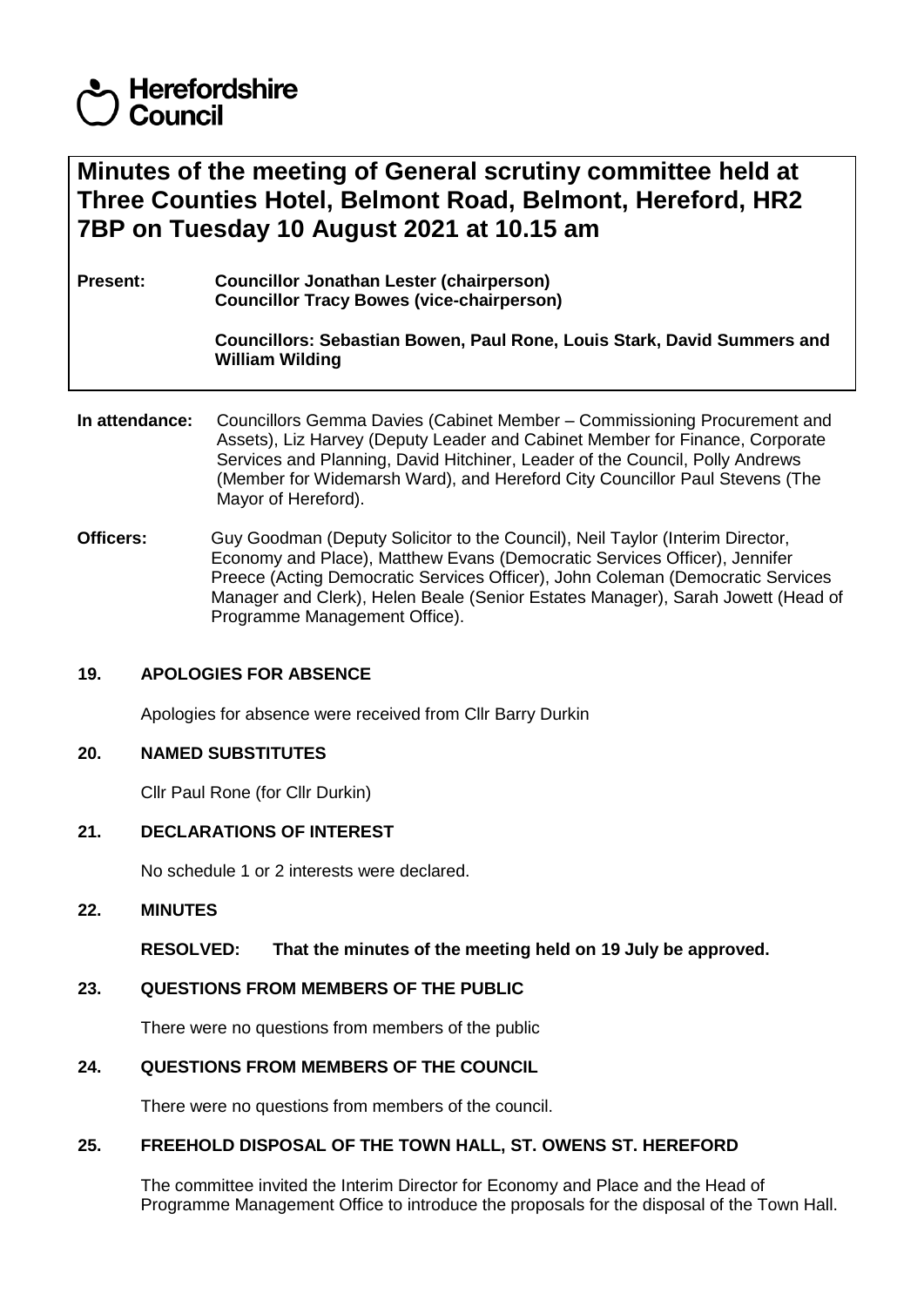The following principal points were explained:

- The future of the Town Hall is an issue that has been considered for some time options around community asset transfer have been and continue to be explored but have not been successful to date.
- Importantly, no formal decision has been taken to dispose of the Town Hall.
- The council is currently considering how it manages its estate as part of a wider asset strategy and workforce (post Covid) accommodation review.
- It was noted that conditions surveys have been undertaken and maintenance issues with the Town Hall – as would be expected in an older building - have been identified
- Within this context, the views of the committee, and the attending Mayor of the City Council, on the potential uses for the Town Hall including whether, or not, it should be sold on the open market are welcomed.

# **The chair invited committee members' views.**

The following principal points were offered by committee members:

- An immediate concern is the visual prevalence of damp and black mould can urgent action be taken to ensure de-humidifiers are placed in the building to ensure the health of staff is not placed at unnecessary risk?
- The property strategy 2016/20 sought to keep both the Town Hall and the Shire Hall fit for public use. A view was expressed that the committee should not be asked to consider the future use/ownership of the Town Hall in isolation – it must be in combination with the wider strategy review.
- Members of the public need to be engaged in this conversation. Local Authorities do not receive grants to help them maintain their estate, are the public prepared to pay though increases in local precepts, for example, to maintain these public assets?
- Observations were drawn to the current costs of maintaining the Town Hall and the backlog of estimated maintenance costs (of £1.8m) with potential to increase. While these are relatively high sums of money, this would be dwarfed by having to replace and rebuild.
- It was noted that figures supplied in Appendix A relating to income was drawn from F/Y 2020/21, whereas the date for running costs were taken from 2019/20. The committee requested the income figures from 2019/20 are included to avoid imbalanced/worse case scenario financial reporting.
- In considering the options for market disposal, does this include No. 8 St. Owens St, and if so had consideration been given to re-investing any income generated from this ancillary sale to cover the maintenance requirements of the Town Hall?
- Whatever disposal option is committed to the Town Hall must remain open for public use.
- Enquiries were made as to where the current services operating out of the Town Hall, such as registration and licensing services, would be relocated to once the disposal has been completed.
- Further, what was the estimated market value of the site?

Action: Cfficers to provide the income figures for 2019/20 to the committee.

In responding to a number of these points, attending Cabinet Members and officers noted that: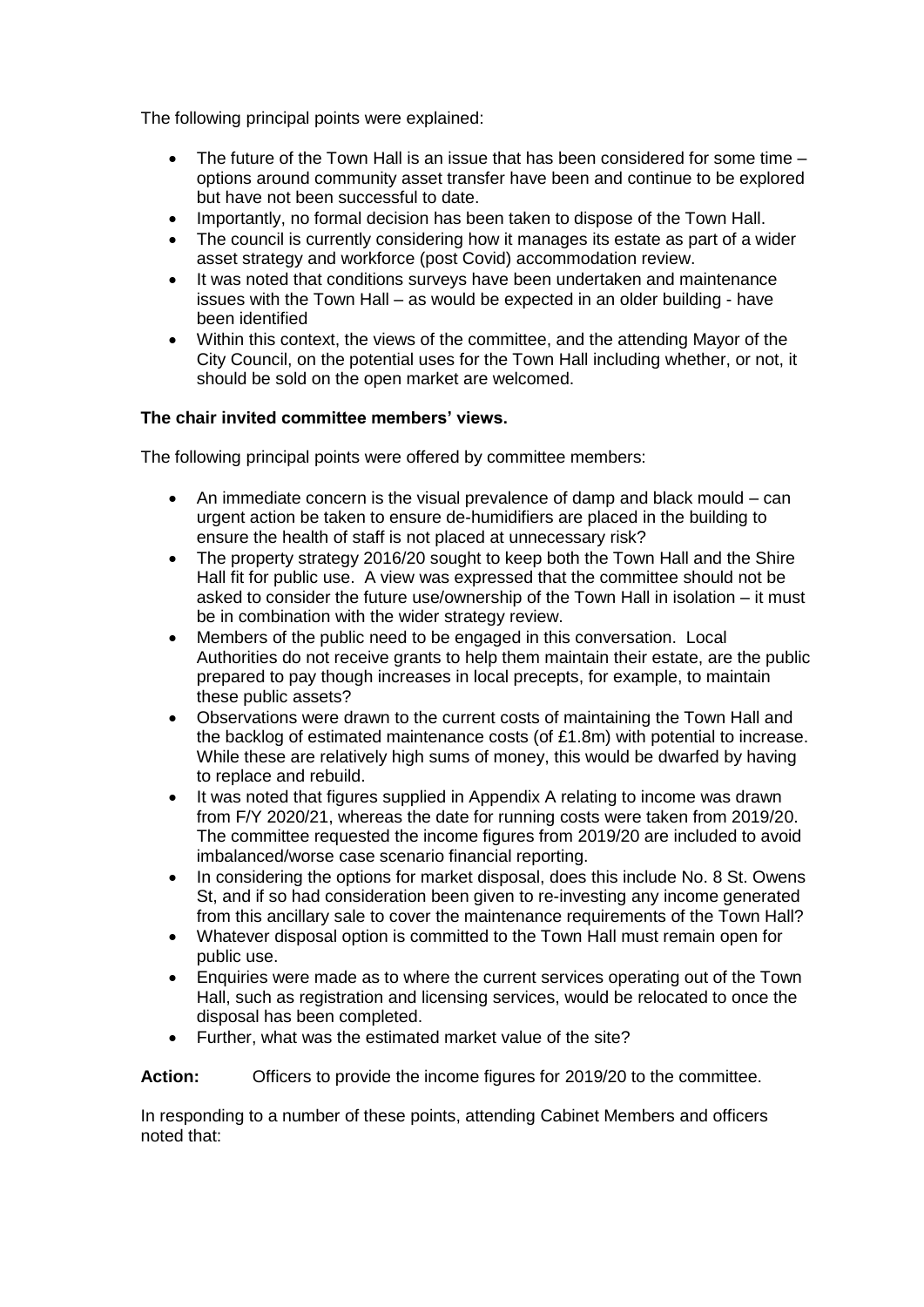- The preferred option for disposal remains a community asset transfer, there continues to be active negotiation with the city council and a local community group.
- Disposal will include the Town Hall, No. 8, the car-park and the garage.
- If, however, open market sale is the only realistic option consideration would be given to the saleability of various elements of the site. Not with a view to profit from the sale, but with a view to ensuring the right buyers can be identified.
- The Town Hall, No. 8, the car park and garage is estimated at a total of £365k, this valuation reflecting the current condition and backlog of maintenance cost of £1.8m
- A key concern to all parties interested in the council's preferred option of community asset transfer is this liability – open market disposal may be the only realistic option if this cannot be overcome.
- However, the current context of the council needing to find £11.5m worth of savings this financial year is placing significant pressures on what the council can and cannot prioritise in terms of spend.
- The executive has considerable support for the city council becoming the new owners, recognising that they remain the largest of the county's parish councils who do not have their own offices.
- Whatever form of disposal is forthcoming, the new owners must be realistic and responsible for the liabilities of owning and maintaining an asset like the Town Hall.
- Public consultation has taken place the data presented back to the council shows that maintaining council buildings is a very low priority for members of the public. It was noted that no members of the public had attended this meeting, giving a further indication of the levels of public interest.
- However, the council remains open to asking the public again for their views.
- The cabinet remain open to all good ideas that might facilitate public ownership, and to enable the city council and/or community groups to take ownership of this much valued site.

### **The chair invited committee members to respond to these points.**

- It was suggested that a community interest company could be set up which would open up opportunities, not open to the council, to apply for grants and other sources of funding.
- Herefordshire Council would be willing to offer a 'letter of comfort' to support the city council in applying for grants, should they seek to pursue this as an option.
- The city council should also consider a public works loan repaid over a long period of time – to provide the means to mitigate the liability at little or no extra cost to the public purse.
- Consider new uses for example open the building up to high profile artists to generate new income streams. The city council noted that they have similar ambitions to celebrate nationally recognised local artists.
- Acknowledgement was given that the city council remain open to and active participants in negotiations to find a community asset transfer arrangement.
- A contention was raised over the estimated liability figure of £1.8m stated by the council. The City Council – following their own independent surveys – suggest this liability figure is closer to £6m. It was suggested that to cover such liabilities would equate to raising local precepts by 50%.
- This point was responded to by indicating that other local town councils in the county do raise their precepts to ensure they can maintain their public offices. It is a reasonable expectation that the city council would need to do the same if they were to take on ownership.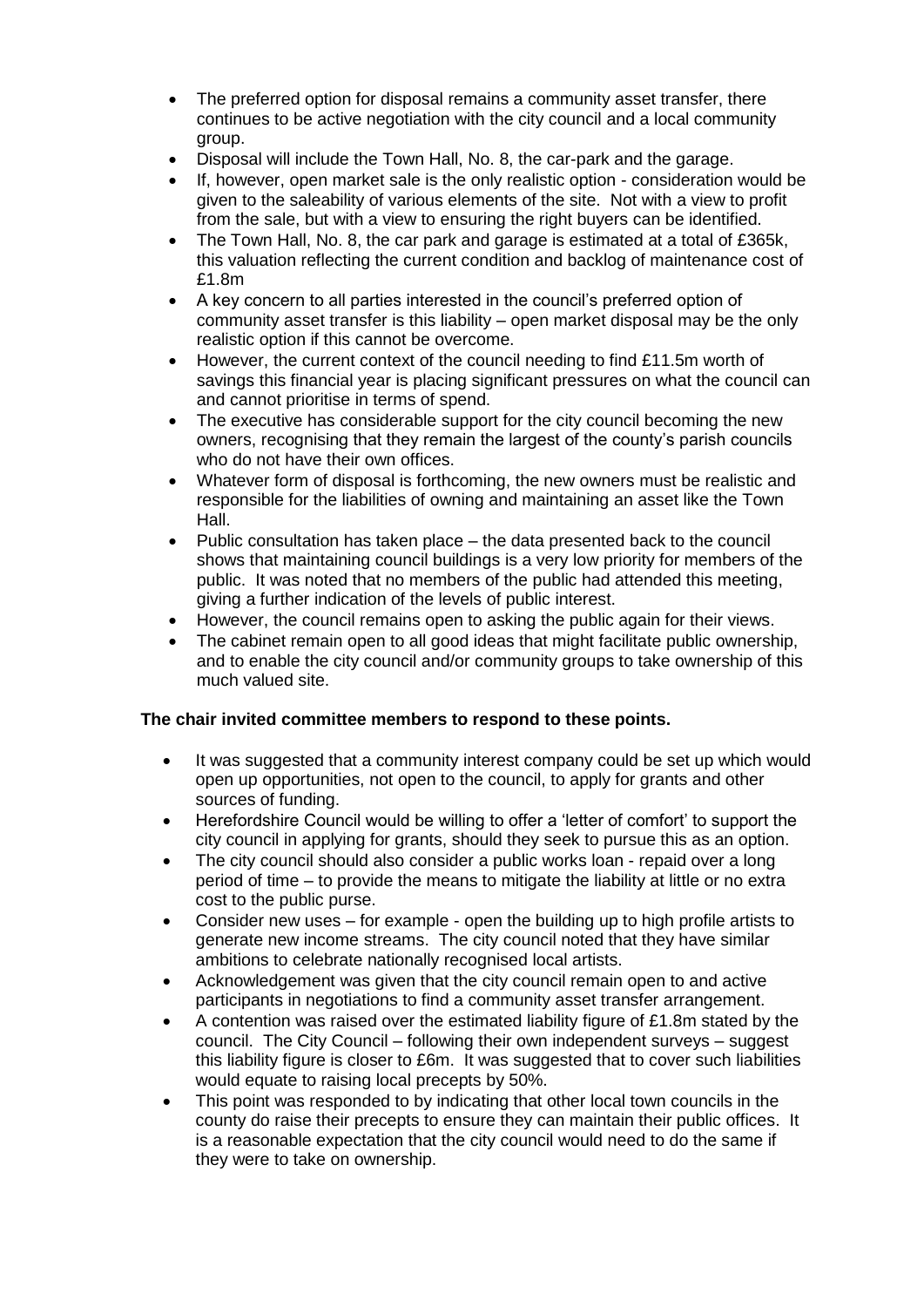- The discrepancy in the estimated liabilities was felt to be as a result of historical maintenance not complying with the necessary standards for maintaining a grade 2 \* listed building.
- **Action:** The Cabinet Member for Commissioning, Procurement and Asset committed to write back to the committee on this point and to highlight whether compliance with maintenance for a building with listed status had been undertaken to date.
- Community Interest Companies and Charitable Incorporated Organisation models are being explored by the city council, under current Covid 19 working these operating models are taking longer to set up and establish than the current decision date would allow.
- It was suggested that given that the city council wish to take on ownership of the Town Hall that additional time should be offered to them to ensure they are able to put forward their business case and set up the right legal structures to be able to facilitate this outcome.
- That business case should be consulted on, with members of the public within the city council parish being consulted on the implications of shared financial responsibilities.

**Recommendations were proposed and seconded and it was unanimously resolved that:**

- **1. As an immediate maintenance step - dehumidifiers are placed in the Town Hall to reduce/mitigate any immediate health related issues.**
- **2. This decision should not be taken in isolation, but should be brought together with all of the council's listed buildings within the asset review.**
- **3. The council consults further with the residents of Herefordshire (as part of the current round of budget consultation) to explain the costs of maintaining our council buildings, and to invite their views as to how the council should look to manage its estate of council buildings.**
- **4. Clarity is given on exactly which elements of the Town Hall building is proposed for disposal if open market sale or a community asset transfer is the recommended option.**
- **5. As part of the asset review, exploration is given to the possibility of selling No. 8 separately, with the proceeds of sale being re-invested in the restoration of the Town Hall to make it more viable as a community asset transfer.**
- **6. That whatever the form of disposal is, it is stipulated that the Town Hall remains open for public use.**
- **7. If a Community Interest Company/Charitable Incorporated Organisation is created, Herefordshire Council must accept its financial liabilities in accordance with legal, planning and property services advice and**
	- **a) That rather than have a hard deadline for a decision, the council agrees to a suitable transition (time limited) period to help deliver and secure the asset transfer.**
	- **b) That the financial costs (around ownership and maintenance) must be built in to the Hereford City Council preferred ownership model.**